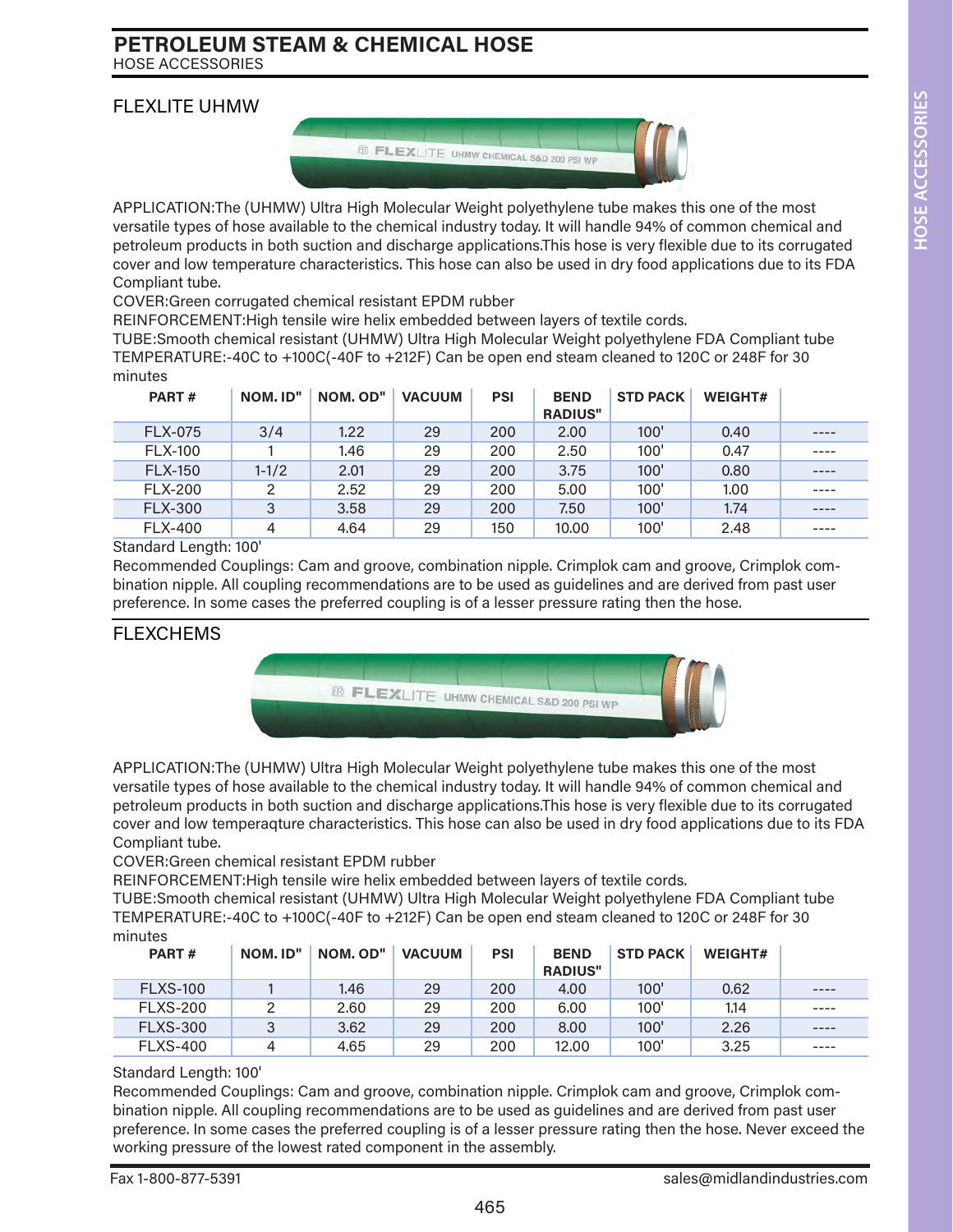# FLEXLITE PETROLEUM TANK 150



APPLICATION:An all purpose lightweight and flexible petroleum suction and discharge hose for use with gasoline, kerosene, diesel, oil suspensions and emulsions. May also be used as hydraulic suction and return line. COVER:Black corrugated, abrasion, gasoline and oil resistant synthetic rubber with green stripe. REINFORCEMENT:High tensile wire helix embedded between layers of textile cords.

TUBE:Black nitrile rubber for maximum oil resistance.

TEMPERATURE:-40C to +93C(-40F to +200F)

| PART#      | NOM. ID" | NOM. OD" | <b>VACUUM</b> | PSI | <b>BEND</b><br><b>RADIUS"</b> | <b>STD PACK</b> | <b>WEIGHT#</b> |       |
|------------|----------|----------|---------------|-----|-------------------------------|-----------------|----------------|-------|
| TTD150-200 |          | 2.53     | 29            | 150 | 4.00                          | 100'            | 1.44           | ----  |
| TTD150-300 |          | 3.62     | 29            | 150 | 6.00                          | 100'            | 2.48           | $---$ |
| TTD150-400 |          | 4.72     | 29            | 150 | 9.00                          | 100'            | 3.63           | ----  |

#### Standard Length: 100'

Product Info: Longer lengths available on request. Please check for availability and pricing Recommended Couplings: Cam and groove, combination nipple. Crimplok cam and groove, Crimplok combination nipple. All coupling recommendations are to be used as guidelines and are derived from past user preference. In some cases the preferred coupling is of a lesser pressure rating then the hose. Never exceed the working pressure of the lowest rated component in the assembly.

# TANK TRUCK 150



APPLICATION: An all purpose petroleum suction and discharge hose for use with gasoline, kerosene, diesel, oil suspensions and emulsions. May also be used as hydraulic suction and return line.

COVER:Black, abrasion, gasoline and oil resistant synthetic rubber with red stripe and pressure.

REINFORCEMENT:High tensile wire helix embedded between layers of textile cords.

TUBE:Black nitrile rubber for maximum oil resistance.

TEMPERATURE:-35C to +93C(-30F to +200F)

| PART#       | NOM. ID"       | NOM. OD" | <b>VACUUM</b> | <b>PSI</b> | <b>BEND RADIUS"</b> | <b>STD</b><br><b>PACK</b> | <b>WEIGHT#</b> |  |
|-------------|----------------|----------|---------------|------------|---------------------|---------------------------|----------------|--|
| TLBS150-100 |                | 1.42     | 29            | 150        | 3.00                | 100                       | 0.57           |  |
| TLBS150-150 | $1 - 1/2$      | 1.93     | 29            | 150        | 4.00                | 100                       | 0.81           |  |
| TLBS150-200 | 2              | 2.52     | 29            | 150        | 4.50                | 100                       | 1.38           |  |
| TLBS150-300 | 3              | 3.54     | 29            | 150        | 7.00                | 100                       | 2.19           |  |
| TLBS150-400 | $\overline{4}$ | 4.68     | 29            | 150        | 10,00               | 100                       | 3.56           |  |
| TLBS150-600 | 6              | 6.89     | 29            | 150        | 21.00               | 100                       | 6.65           |  |

### Standard Length: 100'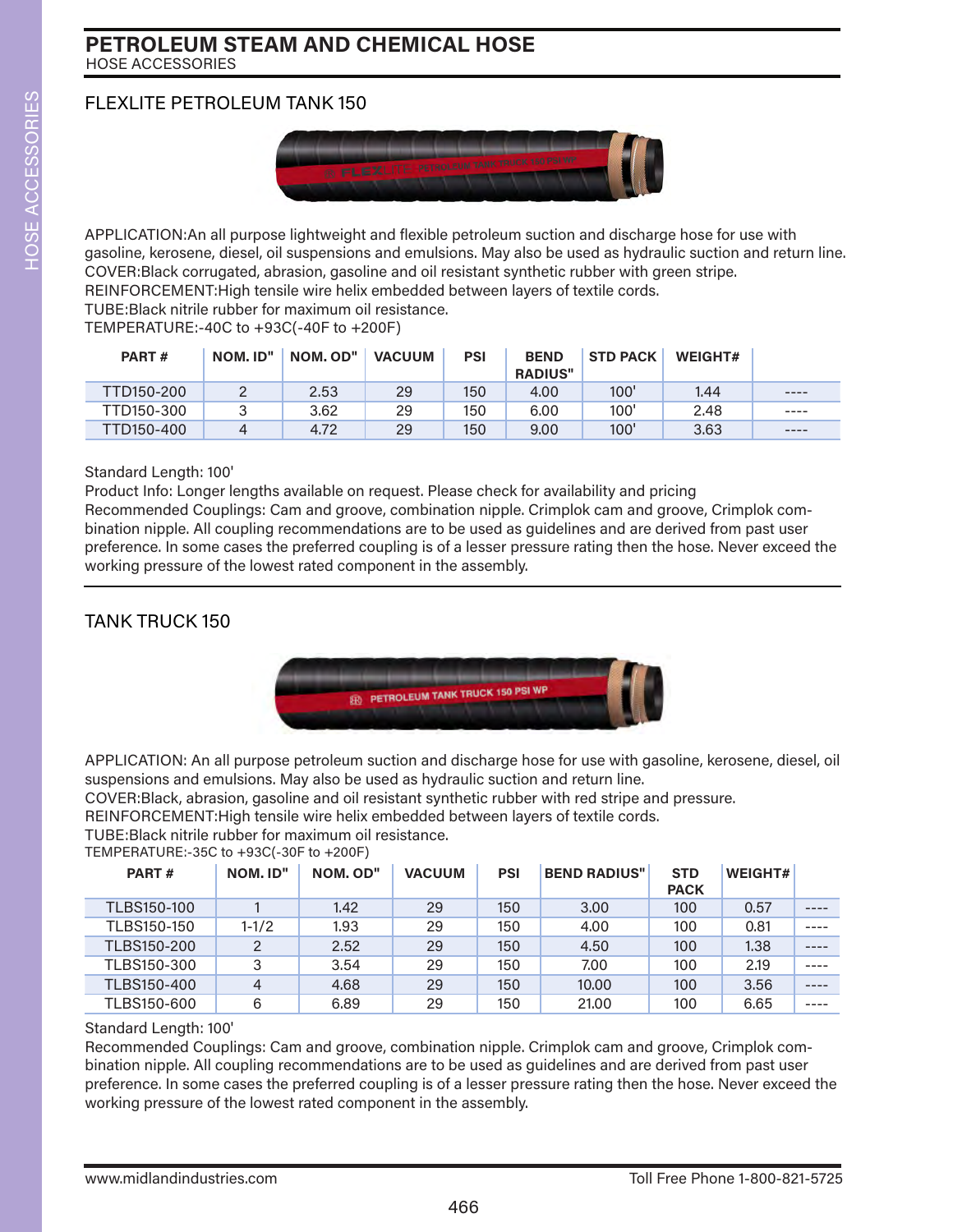### TANK TRUCK



APPLICATION:An all purpose petroleum suction and discharge hose for use with gasoline, kerosene, diesel, oil suspensions and emulsions. May also be used as hydraulic suction and return line. COVER:Black, abrasion, gasoline and oil resistant synthetic rubber with blue stripe and pressure

REINFORCEMENT:High tensile wire helix embedded between layers of textile cords.

TUBE:Black nitrile rubber for maximum oil resistance.

TEMPERATURE:-35C to +93C(-30F to +200F)

| PART#          | NOM. ID"      | NOM. OD"       | <b>VACUUM</b> | <b>PSI</b> | <b>BEND RADIUS"</b> | <b>STD PACK</b> | <b>WEIGHT#</b> |      |
|----------------|---------------|----------------|---------------|------------|---------------------|-----------------|----------------|------|
| <b>TLB-075</b> | 3/4           | 1.14           | 29            | 150        | 3.00                | 100'            | 0.43           | ---- |
| <b>TLB-100</b> |               | 1.42           | 29            | 150        | 3.00                | 100'            | 0.57           |      |
| <b>TLB-125</b> | $1 - 1/4$     | 1.65           | 29            | 150        | 3.50                | 100'            | 0.62           | ---- |
| <b>TLB-150</b> | $1 - 1/2$     | 1.93           | 29            | 150        | 4.00                | 100'            | 0.81           |      |
| <b>TLB-200</b> | $\mathcal{P}$ | 2.52           | 29            | 150        | 4.50                | 100'            | 1.38           |      |
| <b>TLB-250</b> | $2 - 1/2$     | 2.99           | 29            | 150        | 4.75                | 100'            | 1.72           | ---- |
| <b>TLB-400</b> | 4             | $\overline{4}$ | 29            | 150        | 10,00               | 100'            | 3.56           | ---- |
| <b>TLB-600</b> | 6             | 6              | 29            | 150        | 21.00               | 100'            | 6.65           | ---- |
|                |               |                |               |            |                     |                 |                |      |

### OIL VACUUM - SMOOTH

• Corrugated oil vacuum hose available in Houston



APPLICATION:An all purpose petroleum suction and discharge hose for use with gasoline, kerosene, diesel, oil suspensions and emulsions. May also be used as hydraulic suction and return line.

COVER:Black, abrasion, gasoline and oil resistant synthetic rubber with red stripe and pressure.

REINFORCEMENT:High tensile wire helix embedded between layers of textile cords.

TUBE:Black nitrile rubber for maximum oil resistance.

TEMPERATURE:-35C to +93C(-30F to +200F)

| PART#     | NOM. ID"  | NOM. OD" | <b>VACUUM</b> | <b>PSI</b> | <b>BEND RADIUS"</b> | <b>STD PACK</b> | <b>WEIGHT#</b> |      |
|-----------|-----------|----------|---------------|------------|---------------------|-----------------|----------------|------|
| OILVS-150 | $1 - 1/2$ | 1.89     | 29            | 150        | 4.00                | 100             | 0.75           | ---- |
| OILVS-200 |           | 2.43     | 29            | 150        | 4.50                | 100             | 1.07           | ---- |
| OILVS-300 |           | 3.47     | 29            | 150        | 7.00                | 100             | 1.78           | ---- |
| OILVS-400 |           | 4.52     | 29            | 150        | 10.00               | 100             | 2.58           | ---- |
| OILVS-600 |           | 6.60     | 29            | 150        | 21.00               | 100             | 5.50           | ---- |

#### Standard Length: 100'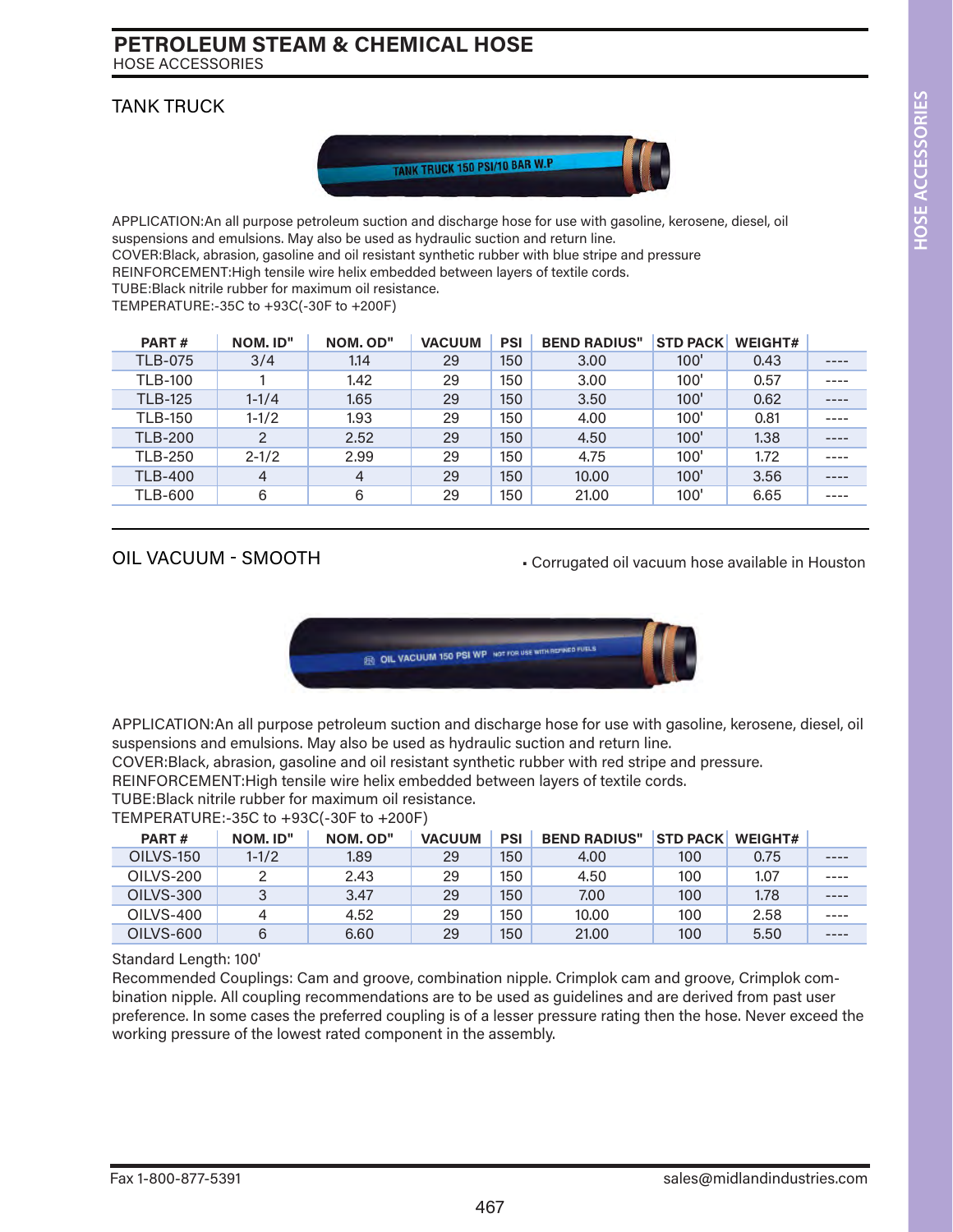TANK TRUCK 300



APPLICATION:An all purpose petroleum suction and discharge hose for use with gasoline, kerosene, diesel, oil suspensions and emulsions up to 300 PSI. May also be used as hydraulic suction and return line. COVER:Black, abrasion, gasoline and oil resistant synthetic rubber with red stripe and pressure REINFORCEMENT:High tensile wire helix embedded between layers of textile cords. TUBE:Black nitrile rubber for maximum oil resistance.

TEMPERATURE:-35C to +93C(-30F to +200F)

| PART#       | NOM. ID" | NOM. OD" | <b>VACUUM</b> | PSI | <b>BEND</b><br><b>RADIUS"</b> | <b>STD PACK</b> | WEIGHT# |       |
|-------------|----------|----------|---------------|-----|-------------------------------|-----------------|---------|-------|
| TLBS300-200 |          | 2.62     | 29            | 300 | 5.00                          | 100'            | 1.43    | ----  |
| TLBS300-300 |          | 3.67     | 29            | 300 | 7.00                          | 100'            | 2.20    | $---$ |
| TLBS300-400 |          | 4.71     | 29            | 300 | 10,00                         | 100'            | 3.63    | ----  |
| TLBS300-600 | 6        | 6.91     | 29            | 300 | 21.00                         | 100'            | 6.90    | $---$ |

Standard Length: 100'

Recommended Couplings: Cam and groove, combination nipple. Crimplok cam and groove, Crimplok combination nipple. All coupling recommendations are to be used as guidelines and are derived from past user preference. In some cases the preferred coupling is of a lesser pressure rating then the hose. Never exceed the working pressure of the lowest rated component in the assembly.

# OIL VACUUM CORRUGATED



APPLICATION:Designed for transferring petroleum waste, sediments, sludge, diluted mild chemicals, brine and water in oil field tank and waste pit recovery applications, not suitable for refined petroleum products or high concentrations of chemicals

COVER:Black, corrugated abrasion oil resistant synthetic rubber with blue stripe and pressure REINFORCEMENT:High tensile wire helix embedded between layers of textile cords.

TUBE:Black synthetic rubber for maximum oil resistance.

TEMPERATURE:-35C to +93C(-30F to +200F)

| PART#     | NOM. ID" | NOM. OD" | <b>VACUUM</b> | PSI | <b>BEND</b><br><b>RADIUS"</b> | <b>STD PACK</b> | <b>WEIGHT#</b> |       |
|-----------|----------|----------|---------------|-----|-------------------------------|-----------------|----------------|-------|
| OILVC-200 |          | 2.44     | 29            | 150 | 4.00                          | 100'            | 0.89           | $---$ |
| OILVC-300 |          | 3.46     | 29            | 150 | 6.00                          | 100'            | 1.42           | $---$ |
| OILVC-400 |          | 4.52     | 29            | 150 | 9.00                          | 100'            | 2.44           | $---$ |

### Standard Length: 100'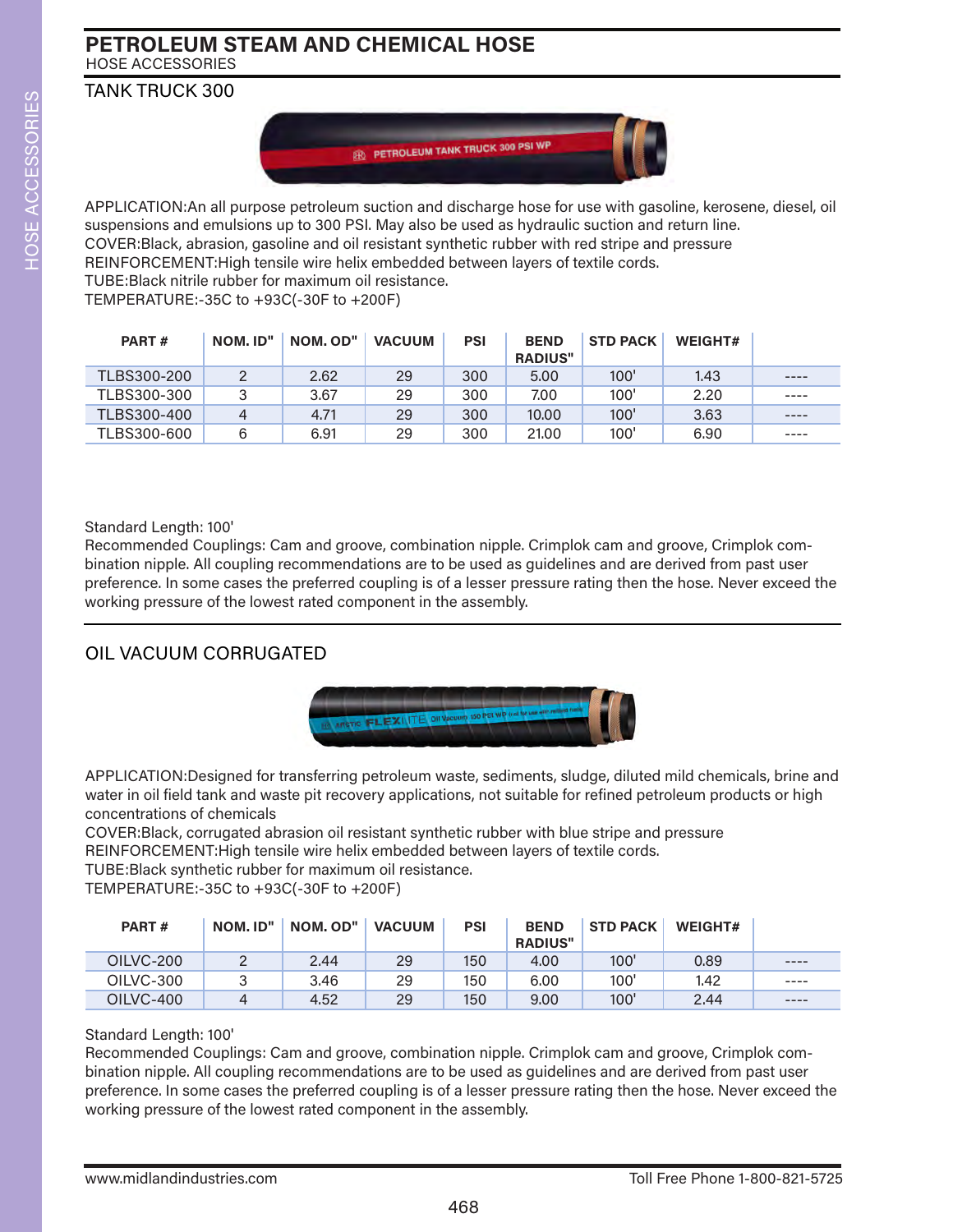### FRACLINE 400



APPLICATION:For handling a wide range of petroleum products, including gasoline, as well as a number of chemical solutions. Specifically designed for use in Frac service.

COVER:Black, heat, oil and weather resistant Neoprene.

REINFORCEMENT:Multiple layers of synthetic textile cords, with static wire.

TUBE:Black, heat and oil resistant synthetic rubber.

TEMPERATURE:-35C to +88C(-30F to +190F)

| PART#       | NOM. ID" | NOM. OD" | PSI | <b>STD PACK</b> | <b>WEIGHT#</b> |           |
|-------------|----------|----------|-----|-----------------|----------------|-----------|
| FRAC400-300 |          | 3.65     | 400 | 100'            | 1.80           | $---$     |
| FRAC400-400 |          | 4.80     | 400 | 100'            | 2.81           | $- - - -$ |
| FRAC400-600 |          | 6.80     | 400 | 100'            | 5.20           | $---$     |

#### Standard Length: 100'

Recommended Couplings: Crimplok combination nipple. All coupling recommendations are to be used as guidelines and are derived from past user preference. In some cases the preferred coupling is of a lesser pressure rating then the hose. Never exceed the working pressure of the lowest rated component in the assembly.

### PETROLEUM DISCHARGE



APPLICATION:For handling a wide range of petroleum products, including gasoline, as well as a number of chemical solutions.

COVER:Red, heat, oil and weather resistant Neoprene.

REINFORCEMENT:Multiple layers of synthetic textile cords, with static wire.

TUBE:Black, heat and oil resistant synthetic rubber.

TEMPERATURE:-35C to +88C(-30F to +190F)

| PART#          | NOM. ID"  | NOM. OD" | <b>PSI</b> | <b>STD PACK</b> | <b>WEIGHT#</b> |         |
|----------------|-----------|----------|------------|-----------------|----------------|---------|
| <b>PDR-125</b> | $1 - 1/4$ | 1.69     | 150        | 100'            | 0.58           | ----    |
| <b>PDR-150</b> | $1 - 1/2$ | 1.97     | 150        | 100'            | 0.78           | ----    |
| <b>PDR-300</b> |           | 3.50     | 150        | 100'            | 1.64           | ----    |
| <b>PDR-400</b> |           | 4.57     | 150        | 100'            | 2.46           | $--- -$ |
| <b>PDR-600</b> |           | 6.72     | 150        | 100'            | 3.89           | $---$   |

#### Standard Length: 50'/100'

Recommended Couplings: Cam and groove, combination nipple. Crimplok cam and groove, Crimplok combination nipple. All coupling recommendations are to be used as guidelines and are derived from past user preference.



HELP US HELP YOU! GO ONLINE TO UPDATE YOUR CUSTOMER PROFILE SO THAT WE CAN UPDATE ALL THE APPROPRIATE DEPARTMENTS AND PERSONNEL AT YOUR COMPANY ON NEW CATALOGS, PRICING UPDATES, NEW MARKETING TOOLS, AND OTHER IMPORTANT INFORMATION. THANK YOU!

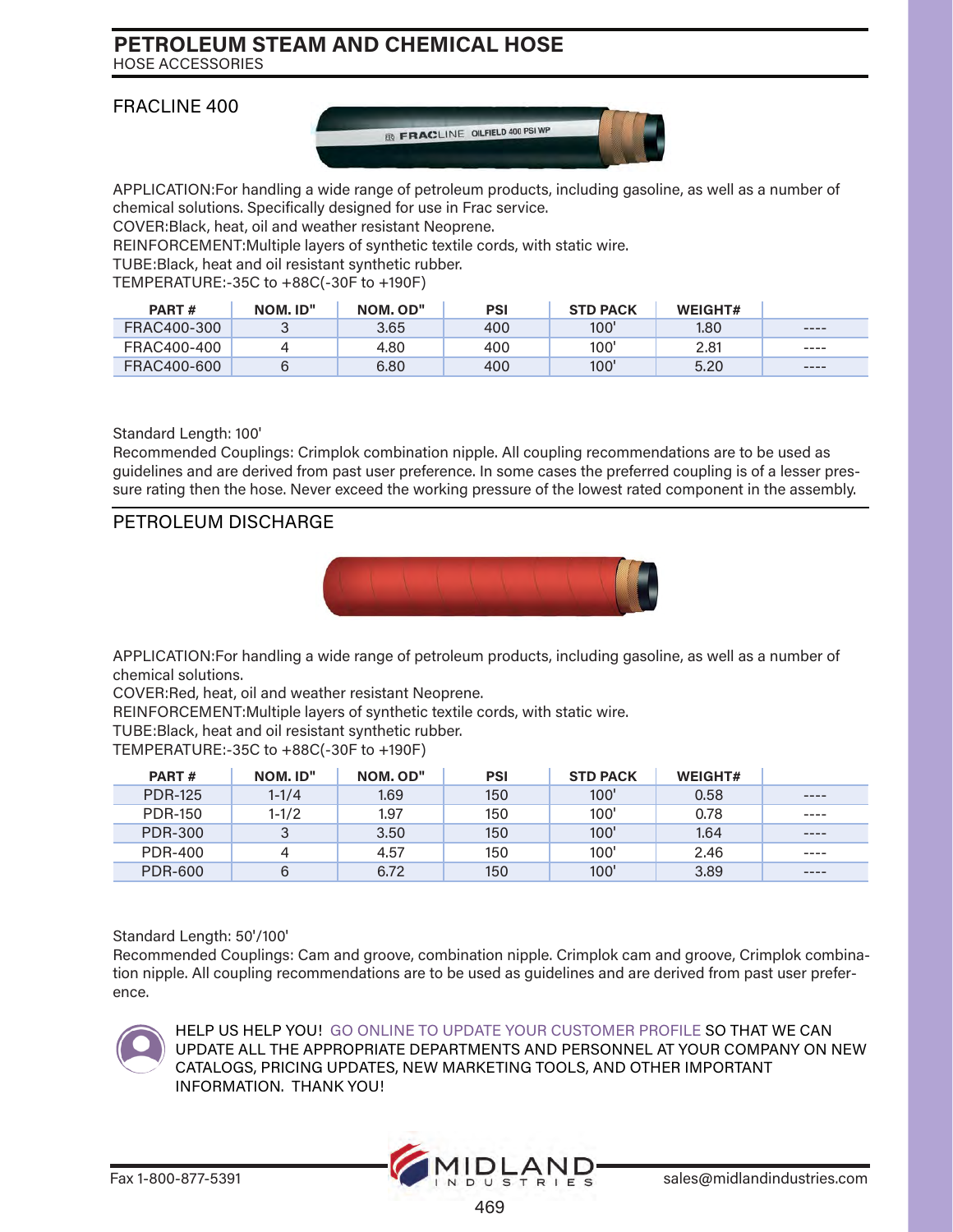# PETROLEUM DISCHARGE 250



APPLICATION:For handling a wide range of petroleum products, including gasoline, as well as a number of chemical solutions. Specifically designed for use in Frac service.

COVER:Black, heat, oil and weather resistant Neoprene.

REINFORCEMENT:Multiple layers of synthetic textile cords, with static wire.

TUBE:Black, heat and oil resistant synthetic rubber.

TEMPERATURE:-35C to +88C(-30F to +190F)

| PART#      | NOM. ID"       | NOM. OD" | <b>PSI</b> | <b>STD PACK</b> | <b>WEIGHT#</b> |         |
|------------|----------------|----------|------------|-----------------|----------------|---------|
| PDB250-200 |                | 2.50     | 250        | 100'            | 1.14           | $--- -$ |
| PDB250-300 | 3              | 3.54     | 250        | 100'            | 1.80           | ----    |
| PDB250-400 | $\overline{4}$ | 4.64     | 250        | 100'            | 2.81           | $---$   |
| PDB250-600 | 6              | 6.69     | 250        | 100'            | 5.20           | ----    |

#### Standard Length: 50'/100'

Recommended Couplings: Cam and groove, combination nipple. Crimplok cam and groove, Crimplok combination nipple. All coupling recommendations are to be used as guidelines and are derived from past user preference. In some cases the preferred coupling is of a lesser pressure rating then the hose. Never exceed the working pressure of the lowest rated component in the assembly.

# HOT TAR AND ASPHALT



APPLICATION:Specially designed for conveying hot tar and asphalt at temperatures up to 160 C (350 F). COVER:Black Neoprene synthetic rubber.

REINFORCEMENT:High tensile wire helix embedded between multiple layers of heat resistant synthetic yarns TUBE:Specially compounded heat resistant synthetic rubber compound. TEMPERATURE:up to +177C(350F)

| PART#          | NOM. ID" | NOM. OD"       | <b>PSI</b> | <b>STD PACK</b> | <b>WEIGHT#</b> |       |
|----------------|----------|----------------|------------|-----------------|----------------|-------|
| <b>HTA-300</b> |          | つつつ<br>، ، ، ب | 150        | 100'            | 2.94           | ----  |
| <b>HTA-400</b> |          | 4.85           | 150        | 100'            | 4.20           | $---$ |

#### Standard Length: 100'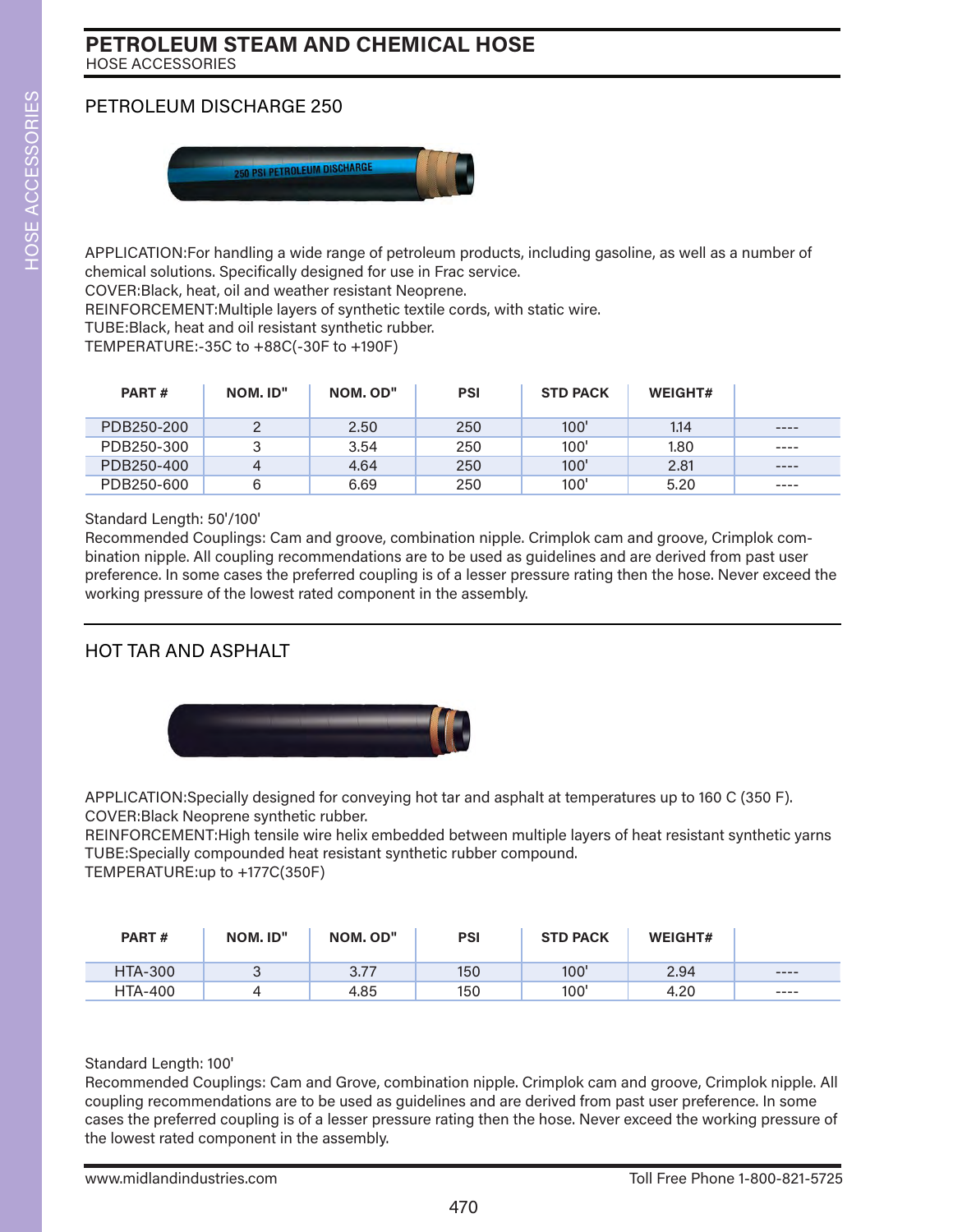### PETROLEUM TRANSFER



APPLICATION:For use with oil, fuel and grease transfer, oil slurry, hydrocarbons and animal fat handling. Features an external helix that protects the hose cover as well as enabling the hose to slide over rough surface. Static wire embedded in helix for ease of grounding.

COVER:Orange PVC Helix with built in static wire REINFORCEMENT:High tensile synthetic textile yarn TUBE:Specially formulated compound for fuel transfer TEMPERATURE:-40C to +93C(-40F to +200F)

| PART#      | NOM. ID" | NOM. OD" | <b>PSI</b> | <b>BEND</b><br><b>RADIUS"</b> | <b>STD PACK</b> | <b>WEIGHT#</b> |       |
|------------|----------|----------|------------|-------------------------------|-----------------|----------------|-------|
| FLDROP-200 |          | 2.87     | 150        | 5,00                          | 100'            | 1.29           | ----  |
| FLDROP-400 |          | 5.00     | 75         | 12,00                         | 100'            | 2.51           | $---$ |

Standard Length: 50'/100'

Recommended Couplings: Cam and groove, combination nipple. Crimplok cam and groove, Crimplok combination nipple. All coupling recommendations are to be used as guidelines and are derived from past user preference. In some cases the preferred coupling is of a lesser pressure rating then the hose. Never exceed the working pressure of the lowest rated component in the assembly.

### STEAM 250 BLACK



APPLICATION:An extremely flexible hose for use with saturated steam at pressures to 250 PSI . COVER:Black abrasion and heat resistant EPDM rubber, with embossed brand and pressure.

REINFORCEMENT:Multiple layers of high tensile steel cords.

TUBE:Black heat resistant EPDM synthetic rubber.

TEMPERATURE:-40C to +210C(-40F to +406F)

| PART#         | NOM. ID"  | NOM. OD" | <b>PSI</b> | <b>STD PACK</b> | <b>WEIGHT#</b> |           |
|---------------|-----------|----------|------------|-----------------|----------------|-----------|
| ST250B-075-50 | 3/4       | 1,26     | 250        | 50'             | 0.48           | $- - - -$ |
| ST250B-100-50 |           | 1.50     | 250        | 50'             | 0.60           | ----      |
| ST250B-150-50 | $1 - 1/2$ | 2.13     | 250        | 50'             | 1.10           | ----      |
| ST250B-200-50 |           | 2.64     | 250        | 50'             | 1.48           | ----      |

#### Standard Length: 50'

Recommended Couplings: High Pressure with interlocking clamps